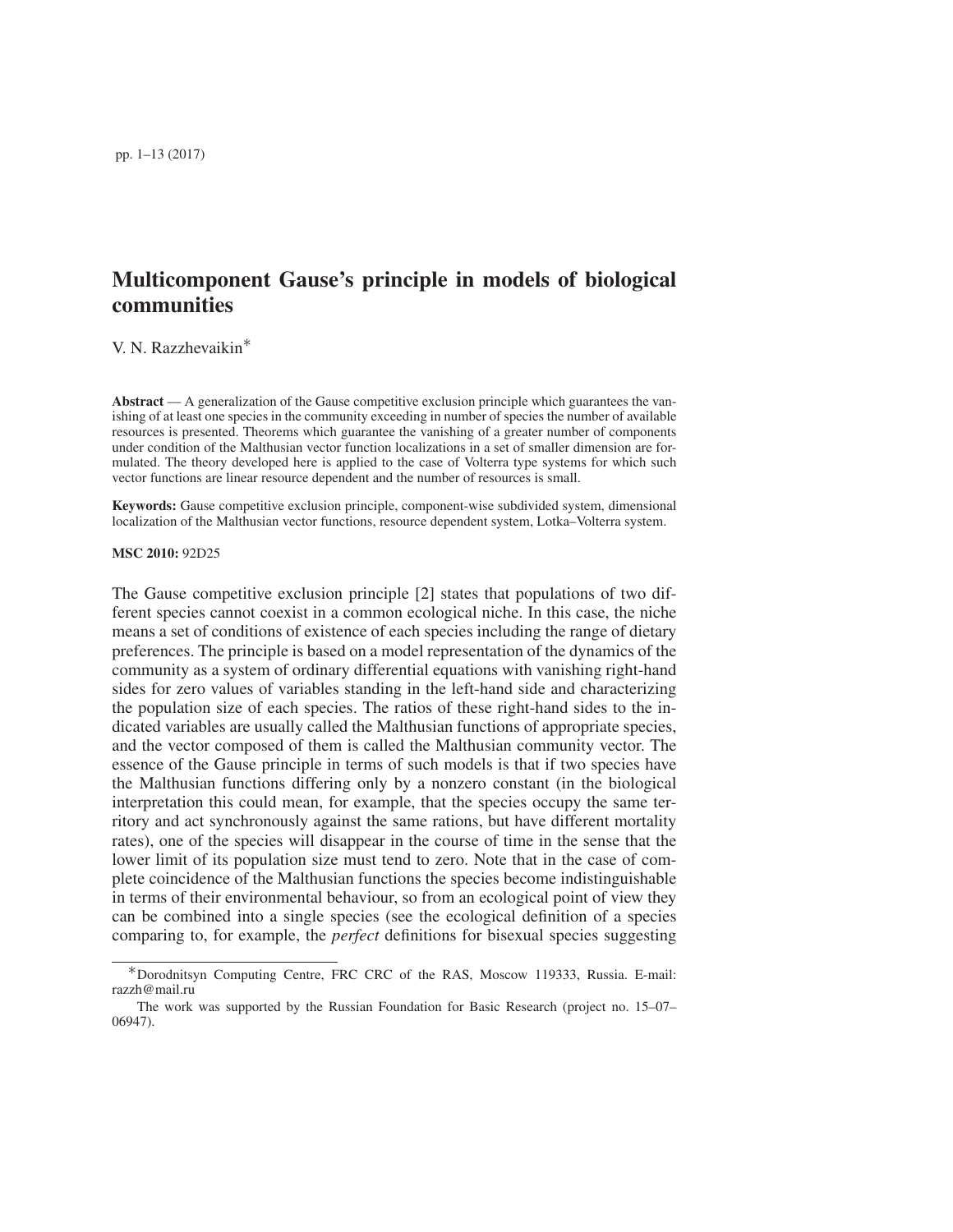the absence of evolutionary forces shifting the frequencies of genotypes; see variants in [8, Chapter 4]). The indicated property of the Malthusian functions is just the localization of values of the Malthusian vector of the considered community of two species on a line with unit inclination and not including the origin. The latter property of the two ones mentioned here for the line is principal for disappearance of one of the species as well as the fact that its dimension is less than the total number of species in the considered community.

For a community of an arbitrary finite number of species in the case when its Malthusian vector is localized in a set of dimensions less than this number and not including the origin we also have the situation when at least one of the species disappears [1, Chapter 5]. This latter property is called the multidimensional Gause principle. We consider it as a special case in Section 7 of the present paper.

Note that we deliberately ignore here the possibility of any mathematical interpretation of the concept of ecological niche being meaningful from the biological point of view and restrict ourselves with formulations of Gause's principle in terms of the Malthusian vector localization. This approach creates a possibility to use the simplest mathematical construction leaving, however, a sense of incompleteness caused mainly by the presence of logical lacuna in the construction of a mathematical model as a system of ordinary differential equations for a biological community of species characterized, in particular, by those niches. A quite reasonable scheme to fill this gap can be found in [3, Ch. 5], see also [6, Ch. VI] or [4, Ch. 8].

We would like to draw the attention of the reader to the correspondence of the terminology used here with the terminology adopted in English-language publications. The phrase 'the disappearance of at least one species' in a community, where the 'disappearance' is understood in the sense described above without specific reference to the disappearing species corresponds to the phrase 'the absence of strong persistence' in that community. Concerning this issue, see [7, Ch. 3]. We do not use such terminology because of its focus on the dynamics of the community as a whole, which eliminates the ability to talk about disappearance of certain species.

In the present paper we demonstrate the result being a deep refinement of the multidimensional Gause principle and formulated briefly in the following way. In the rough case in the biological community of *n* species whose Malthusian vector is localized in a set of dimension *m*, exactly *n*−*m* species will disappear.

A more detailed description includes the conditions of roughness; a counterexample for their violation; the lower estimate for the number of disappearing species for the known number of violated conditions of roughness; conditions providing the ability to use the estimates for systems of lesser dimensions; and also applications of the constructed theory to a system of Volterra type with a Malthusian vector function linearly dependent on the amounts of finite number of resources.

# 1. Definitions and preliminary results

We consider a component-wise subdivided system representing a sufficiently wide generalization of the classic Lotka–Volterra system used in description of the dy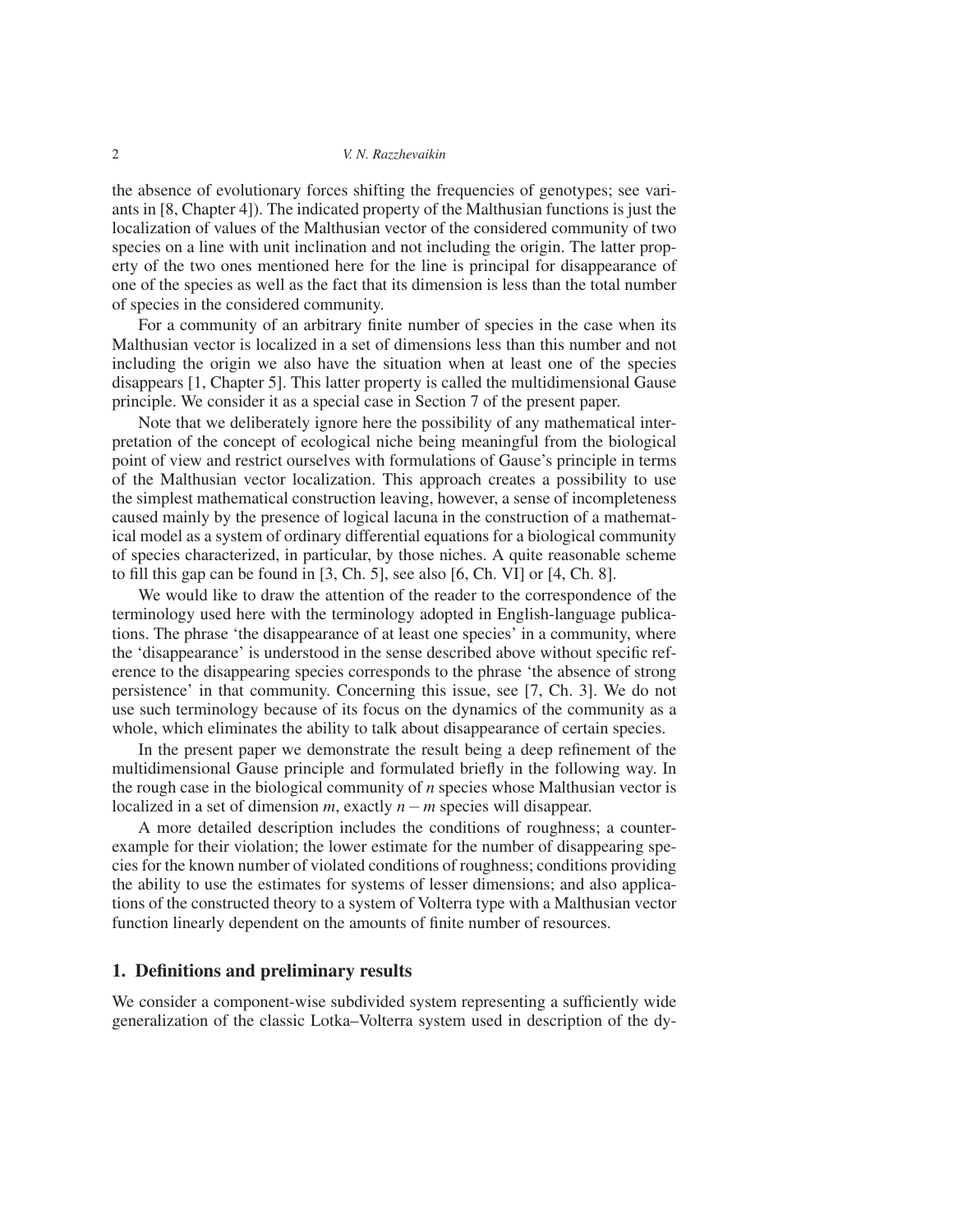namics of biological communities

$$
\frac{dx_i}{dt} = F_i(x, t), \quad i = 1, \dots, n, \quad t \geq 0
$$
\n(1.1)

and modelling the dynamics of a biological community with the vector  $x = (x_1, \ldots, x_n)$  $(x_n)^T \in \mathbb{R}^n$  of sizes of particular species  $x_i = x_i(t) \ge 0$ , where  $F_i(x,t) = g_i(x_i)f_i(x,t)$ ,  $i = 1, \ldots, n$ , and  $f = (f_1, \ldots, f_n)^T$  is the vector of (generalized) Malthusian functions with the components  $f_i(x,t)$ . A certain (not necessarily unique) nonnegative solution *x*(*t*) to the Cauchy problem for system (1.1) with some initial condition  $x(t_0) = x_0 \geq$ 0 is taken as the solution to that system. We assume by default that the domain of its definition is unbounded in the case of bounded range of its values. Just this solution may participate in the conditions presented below.

We use standard notations for operations with sets  $V \subset \mathbb{R}^n$  and vectors  $x \in$  $\mathbb{R}^n$ . Thus, for example, the scalar product in  $\mathbb{R}^n$  is denoted by  $(x, y)_n$ ;  $\mathbb{R}^{n+1}_+$  $\mathbf{R}^n$ . Thus, for example, the scalar product in  $\mathbf{R}^n$  is denoted by  $(x, y)_n$ ;  $\mathbf{R}^{n+1}_+ = \{(x,t) : x \in \mathbf{R}^n_+, t \ge t_0\}$ , where  $t_0$  is the initial moment for the considered solution; the expression 'holds for  $t+$ ' is equivalent to the expression 'holds for all  $t > T$  with some *T*'. We also use the following notations for basis vectors:  $e_j =$  $(0,\ldots,0,1,0,\ldots,0)^T \in \mathbb{R}^n$  (the unit stands at the *j*th position). The other notations and terms (as, for example, binomial coefficients  $C_n^m$ , support vector, kernel (preimage of the origin, denoted by Ker) of an operator or matrix, etc.) are standard.

We assume the following conditions on the functions entering  $(1.1)$ .

(G) The functions  $g_i(s)$  are determined and continuous for all  $s \geq 0$ ; in addition,  $g_i(s) > 0$  for  $s > 0$ .

(F) The functions  $f_i(x,t)$  are continuous in  $\mathbb{R}^{n+1}_+$  and we have  $f_i(x,t) \geq 0$  for all  $(x,t)$  with  $x_i = 0$  such that  $g_i(0) > 0$ .

(C) There exist a vector  $c \in \mathbb{R}^n$  and a constant  $\delta > 0$  such that the inequality  $(f((x(t), t), c)_n > \delta$  holds for  $t +$  for the vector of Malthusian functions  $f =$  $(f_1, \ldots, f_n)$ <sup>T</sup> with the components  $f_i = f_i(x(t), t)$ .

The following condition is considered as sufficient for (C):

(V) There exists a closed convex set  $V \subset \mathbb{R}^n$  such that the origin  $0 \in \mathbb{R}^n$  satisfies the exclusion condition  $0 \notin V$  and the inclusion  $f(x(t), t) \in V$  holds for  $t +$ .

We have the following result.

**Theorem 1.1.** *Under conditions*  $(G)$ *,*  $(F)$ *, and*  $(C)$  *and for any pair*  $(x^0, t_0) \in$  $\mathbf{R}^{n+1}_+$  and any nonnegative bounded solution  $x(t) = (x_1(t), \ldots, x_n(t))^T$  to the Cauchy *problem for* (1.1) *with x*( $t_0$ ) =  $x^0$  *there exist a number j*(*c*) *and a sequence t<sub>k</sub>*  $\rightarrow +\infty$ such that  $x_{j(c)}(t_k) \to 0$ .

**Proof.** In the alternative case of logarithmic boundedness of the solution  $x(t)$ , conditions (G) and (F) imply that this solution can be extended forward in time infinitely far. For all  $t > t_1$  and some  $t_1 > 0$  from condition (C) we get

$$
\sum_{i=1}^{n} \frac{c_i}{g_i(x_i)} \frac{\mathrm{d}x_i}{\mathrm{d}t} = \sum_{i=1}^{n} c_i f_i(x, t) > \delta
$$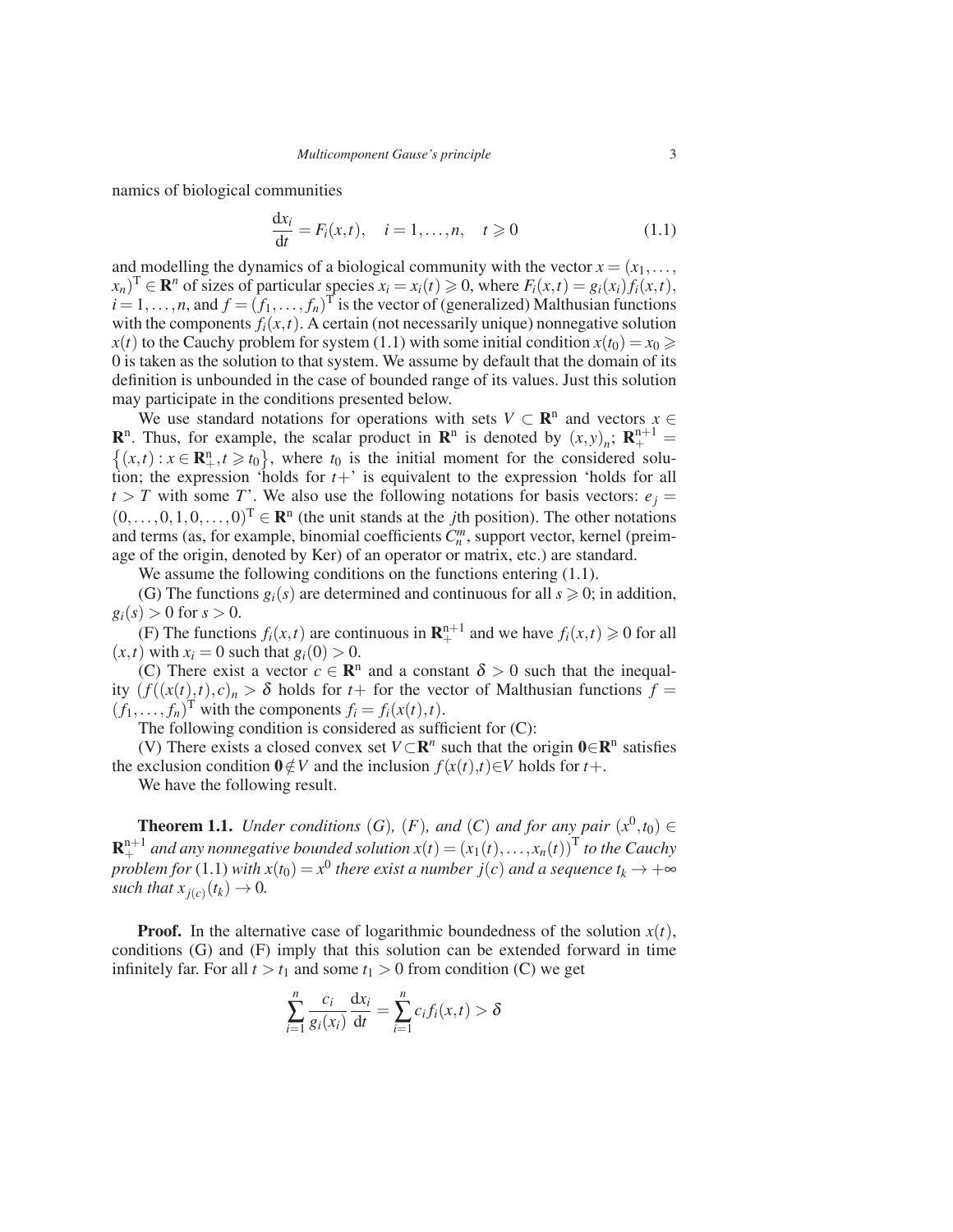so that after integration for any  $\tau \geq t_1$  and  $T > 0$  we have

$$
\sum_{i=1}^{n} c_i \int_{x_i(\tau)}^{x_i(\tau+T)} \frac{\mathrm{d}s}{g_i(s)} > \delta T. \tag{1.2}
$$

Inequality (1.2) cannot hold for sufficiently large *T* in the considered case. This implies the assertion of the theorem.

Remark 1.1. An alternative to the assertion of the theorem for bounded solutions is their logarithmic boundedness, the so-called *ecological stability* is its synonym in the biological terminology. If it is absent in any solution, then the system is called ecologically unstable. Theorem 1.1 presents sufficient conditions for such instability.

Remark 1.2. Some generalizations and refinements of this theorem taking into account the possibility of localization of the range of values of the tail of the Malthusian vector function in a convex domain not separated from the origin and even the possibility of such localization for its limit distributions can be found in [5].

# 2. Main result

Below we consider the particular case of fulfillment of conditions of Theorem 1.1 such that the dimension of the given set  $V$  including the values of the Malthusian vector  $f(x(t),t)$  is less than the dimension of the entire phase space. For any vector  $b \in V$  the linear hull of the given set translated by this vector

$$
L_V = \text{Lin}\left\{V - b\right\} = \left\{y = \sum_{j=1}^N \alpha_j y_j, N \in \mathbf{N}, \ \alpha_j \in \mathbf{R}, y_j \in V - b\right\}
$$

forms a linear space parallel to *V*. In this case the dimension of *V* is defined as the dimension of  $L_V$  and is denoted by dim  $V = m \le n$ .

Below we use the following condition instead of (V).

(VL) Condition (V) holds with  $V = b + L_V$ , dim  $V = m < n$ , and the support vector *b* to *V* at the point *b*.

In particular, (VL) implies  $b \notin L_V$  and the vector  $b \neq 0$  is orthogonal to *V*, i.e., the equality  $(v - b, b)_n = 0$  is valid for any  $v \in V$ . By  $P_V$  we denote the projector onto  $L_V \subset \mathbf{R}^n$  along *b* in the Euclidean space  $\mathbf{R}^n$  (so that  $b \in L_V^{\perp}$ , where  $L_V^{\perp} = \text{Ker } P_V \subset$ **R**<sup>*n*</sup> is its kernel being the orthogonal supplement to  $L_V$  in **R**<sup>*n*</sup>). Since dim $L_V^{\perp}$  = *n* − *m*, then the intersection of  $L_V^{\perp} \cap L$  in  $\mathbb{R}^n$  with any linear space  $L \subset \mathbb{R}^n$  having the dimension greater than *m* is not empty (i.e., its dimension is positive). We take linear hulls of minimal number of basis vectors as appropriate ones.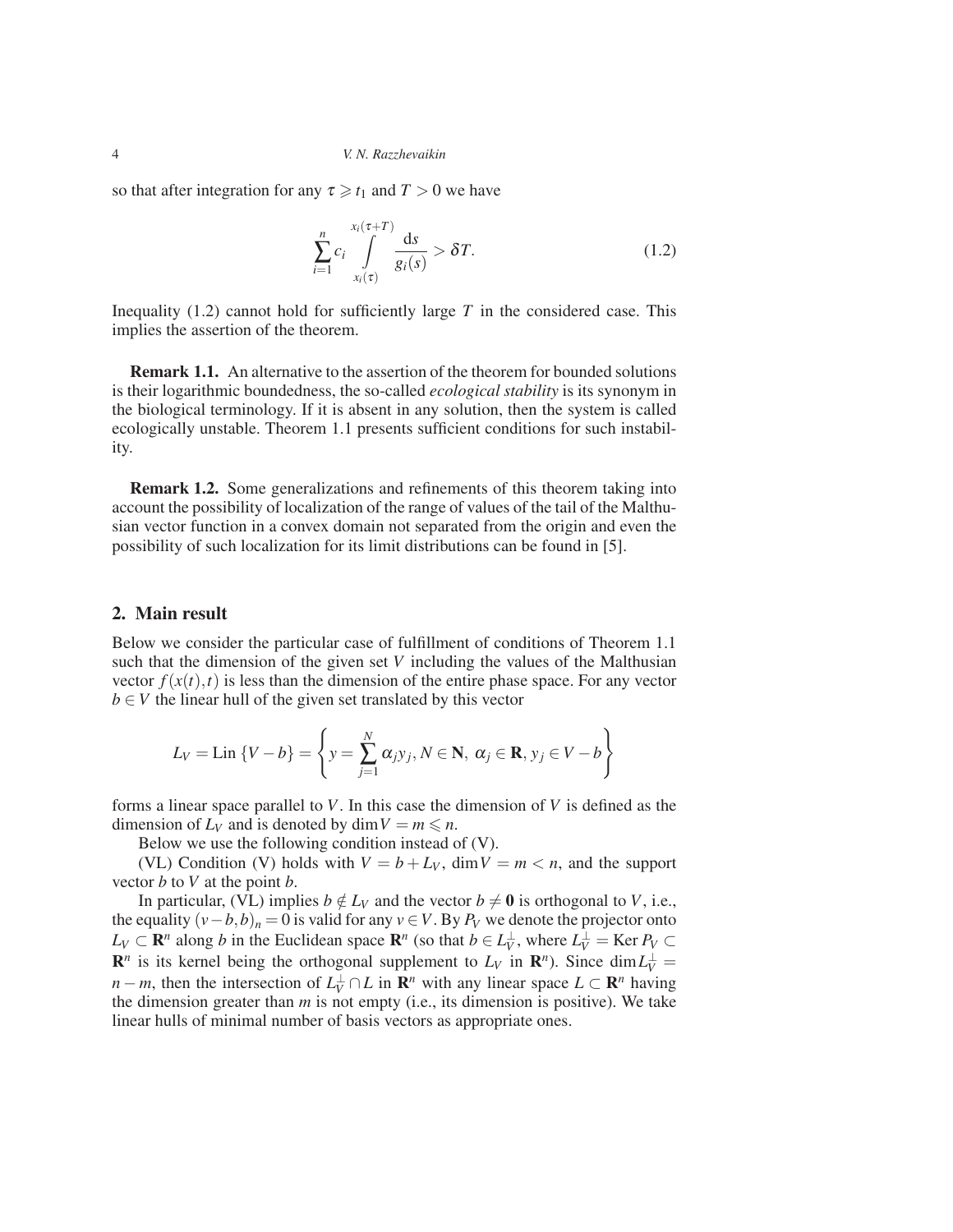The conjecture presented further is the key technical condition for Theorem 2.1 formulated below. Let us assume  $M_{m+1} = \{ M \in 2^{\{1, ..., n\}} : |M| = m + 1 \}$  (as usual, |*A*| is the cardinality of the set *A*,  $2^A$  is the set of all its subsets).

(Z) For any set of indices  $M \in M_{m+1}$  there exists a vector  $c_M \in L_V^{\perp} \cap \text{Lin } \{e_j\}_{j \in M}$ satisfying the condition  $(c_M, b)_n \neq 0$ .

Note that the fulfillment of conditions (Z) is the case of general position due to relation of dimensions. The following assertion is valid.

Theorem 2.1. *Under conditions* (*G*)*,* (*F*)*,* (*V L*)*, and* (*Z*) *and for any bounded nonnegative solution*  $x(t) = (x_1(t),...,x_n(t))^T$  *to the Cauchy problem for* (1.1) *with*  $x(t_0) = x^0$  there exist  $n - m$  indices  $i \in \{1, ..., n\}$  such that for each of them there *exists a sequence*  $t_k \to +\infty$  *such that*  $x_i(t_k) \to 0$ .

**Proof.** The proof is reduced to selection of a certain set of vectors  $\{c\}$  satisfying the conditions of Theorem 1.1 so that the set of indices  $\{j(c)\}$  composed by application of that theorem constitutes the required set.

Due to condition (VL), any vector  $c \in L_V^{\perp}$  satisfying the inequality  $(c, b)_n \neq 0$ satisfies condition (C) up to its sign. In fact, for the decomposition  $c = \alpha b + c'$  with  $\alpha \neq 0$  and *c*' such that  $(c', b)_n = 0$ , for any  $v \in V$  we obtain  $(c, v)_n = (\alpha b + c', v)_n =$  $\alpha(b, v)_n$ , therefore, since the vector *b* satisfies this condition, it also holds for the vectors *c* or −*c*. Leaving the first sign and checking the conditions of Theorem 1.1, for the vector *c* we get that there exists the number  $j(c)$  satisfying the assertion of the theorem.

We construct the set of vectors  $\{c\}$  from  $L_V^{\perp}$  in the following way: Fix some set of indices  $M \in M_{m+1}$  and take a certain nonzero vector  $c_M \in L_V^{\perp} \cap \text{Lin } \{e_j\}_{j \in M}$ satisfying the condition  $(c_M, b) \neq 0$ . The existence of such vector is provided by condition (Z). It occurs that the set  $\{j(c_M)\}_{|M|=m+1}$  assuredly has not less than  $(n-m)$ elements, i.e., regardless of the relation  $c \rightarrow j(c)$ .

The verification of the latter property has a purely combinatorial character. The problem is posed in the following way. Given a set of *n* elements (in our case those are the components), choose all possible subsets of size  $(m+1)$  (in our case this is *M*) and mark one element in each of those subsets (in our case this is  $j(c_M)$ ). The appearing question on the minimal possible total number of marked elements has the unique answer, it equals  $(n - m)$ .

In fact, mark some element  $J(M) \in M$  in each set  $M \in M_{m+1}$ . This set (we call it *marked*) is represented by the pair  $[M, J(M)]$ . By  $M_J = \{[M, J(M)] : M \in M_{m+1},\}$  $J(M) \in M$  we denote the *graph* of the particular mapping  $J : M_{m+1} \to \{1, \ldots, n\}$ being the set of all marked sets, and by  $R(M_J) \subset \{1, \ldots, n\}$  we denote the range of values of this mapping. In other words, the inclusion  $j \in R(M_J)$  holds for  $j \in$  $\{1,\ldots,n\}$  if and only if the inclusion  $[M,J(M)] \in M_J$  with  $j = J(M)$  holds for some  $M \in M_{m+1}$ .

Associate each graph  $M_J$  with its *compacted image*  $M_J^C$  constructed in the following way. Fix some order of elements  $j \in \{1, \ldots, n\}$ , where the elements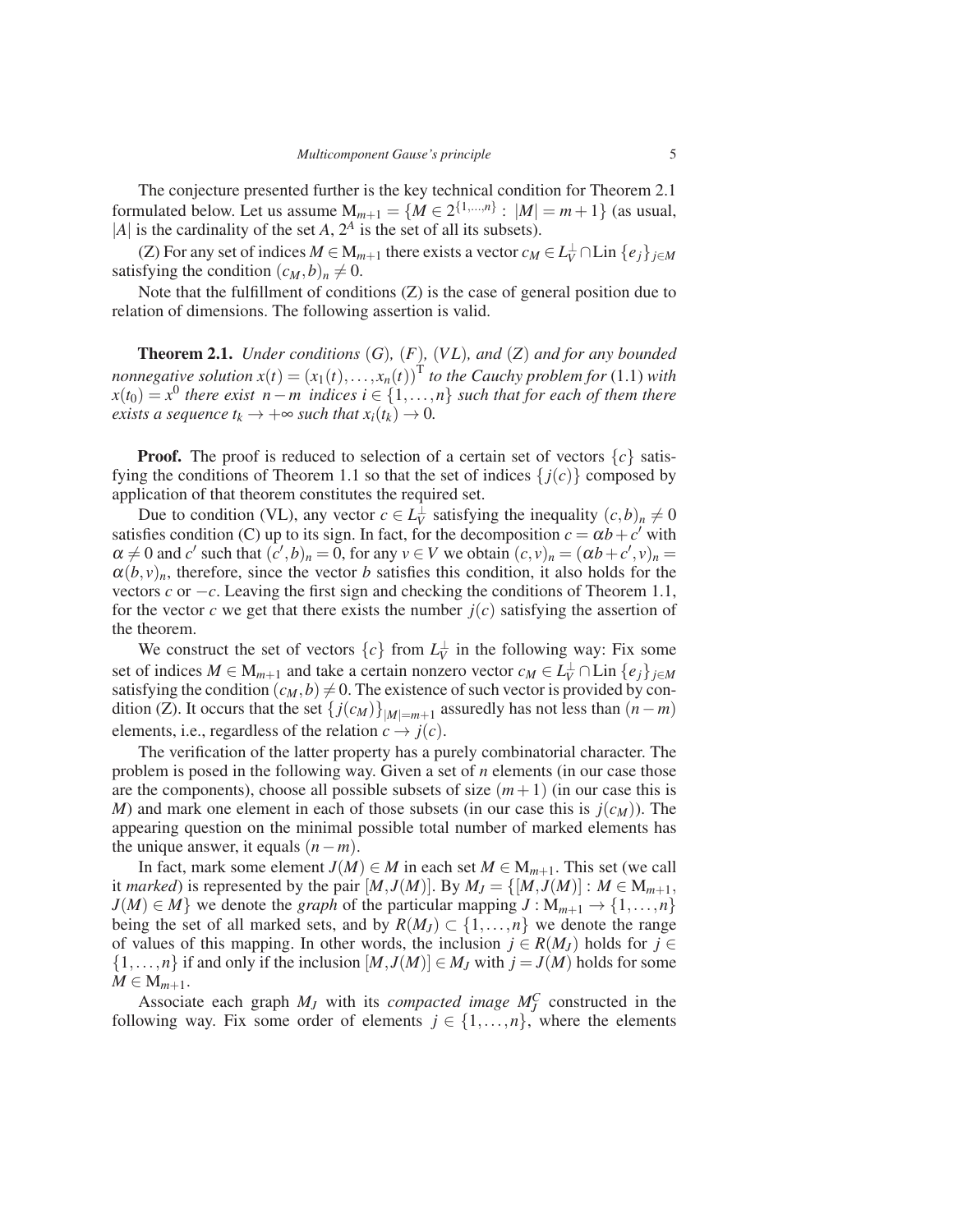from  $R(M_I)$  occupy the first positions (with an arbitrary order among them). Further, according to a prescribed rule, we replace each marked number  $J(M)$  by less possible  $J_{\text{min}}(M)$ . Therefore, if  $M = \{j_1, \ldots, j_{m+1}\}$  is an ordered set (i.e.,  $j_1 < \ldots < j_{m+1}$ ), then  $J_{\min}(M) = j_1$ . In this case for any such M we have the inequality  $J_{\text{min}}(M) \leq J(M)$ , which implies the lower estimate for the total number of marked elements of the original graph  $|R(M_J)| \geq |R(M_J^C)|$ . It remains to obtain the lower estimate for  $|R(M_J^C)|$ .

The compacted image  $M_f^C$  has the following structure. The element with the number one is marked in all sets *M* where it appears. The element with the number *j* is marked in each set *M* to which it belongs, but elements with lesser numbers do not belong. The estimate of the total number  $S_i$  of sets of the compacted image where the *j*th element is marked is determined by the number of possible remaining sets of *m* elements (supplements in sets of  $(m+1)$  elements with a fixed first element) under their choice from the remaining ones with the highest numbers (for the number *j* there are  $(n - j)$  such ones). We finally get  $S_j \leq C_{n-j}^m$ . In particular, *S*<sup>*n*−*m*</sub> ≤ 1 and *S*<sup>*j*</sup> = 0 for *j* > *n*−*m*. Since  $C_n^{m+1} = \sum_{j=1}^n S_j$ , where the left-hand side</sup> contains the total possible number of sets and the right-hand side contains the same value, but with partition over marked elements and  $\bar{C}_n^{m+1} = \sum_{j=1}^{n-m} C_{n-j}^m$ , then, due to the obtained inequalities, in the compacted image we have  $S_j = C_{n-j}^m$  for  $j \leq n-m$ and  $|R(M_J^C)| = (n - m)$ .

# 3. Some sufficient conditions

The following constructively verified conditions are sufficient for fulfillment of conditions (Z).

Let dim  $V = m < n$ ,  $V = b + L_V$ , and linearly independent vectors  $a_j^T \in \mathbb{R}^n$ ,  $j \in \{1, \ldots, m\}$  be known so that  $L_V = \text{Lin} \{a_j^T\}_{j \in \{1, \ldots, m\}}$ , and a nonzero vector  $b \in \mathbb{R}^n$ support to *V* be such that  $(b, a_j^T)_n = 0$  for  $j \in \{1, ..., m\}$ . Let  $a^T = (a_{ij})$  be a matrix of size  $n \times m$  and rank *m* composed of the columns  $a_j^T$ . Its co-kernel Coker  $a^T$  =  $L_V^{\perp}$  coincides with the kernel of the adjoint  $m \times n$  matrix  $a = (a_{ij})^{\mathrm{T}} = (a_{ji})$ . We associate each ordered set  $M = \{i_1, \ldots, i_{m+1}\}, i_l \in \{1, \ldots, n\}$ , with the minor  $a_M$  of size  $m \times (m+1)$  composed of the columns of the matrix *a* presented in the set *M*. Let rank  $a_M = k \leq m$  and  $a_{M'}$  be some nondegenerate minor of size  $k \times k$  of the matrix *a<sub>M</sub>* constructed on columns of the ordered set  $M' = \{i'_1, \ldots, i'_k\} \subset M$ .

Suppose the vectors in the set  $\{a_j^T\}_{j \in \{1,\dots,m\}}$  are ordered so that the minor  $a_{M'}$ is positioned in the first *k* rows of the matrix  $a_M$ . Note that, first, this assumption holds always in the case  $k = m$  and, second, it does not restrict the generality within consideration of a fixed set *M*. If we apply reenumeration to *M* so that the elements from  $M'$  stand at the first positions, then the matrix  $a_M$  takes the form  $a_M = \begin{pmatrix} a_{M'} & a_{M \setminus M'} \ a_M & a_M \end{pmatrix}$ *am*−*<sup>k</sup>* ), where  $a_{M\setminus M'}$  is the matrix of size  $k\times(m+1-k)$  composed of  $(m+1-k)$  shortened (i.e., truncated to the first *k* rows) columns  $a_i = (a_{M\setminus M'})$ <sub>*i*</sub> ∈ **R**<sup>*k*</sup>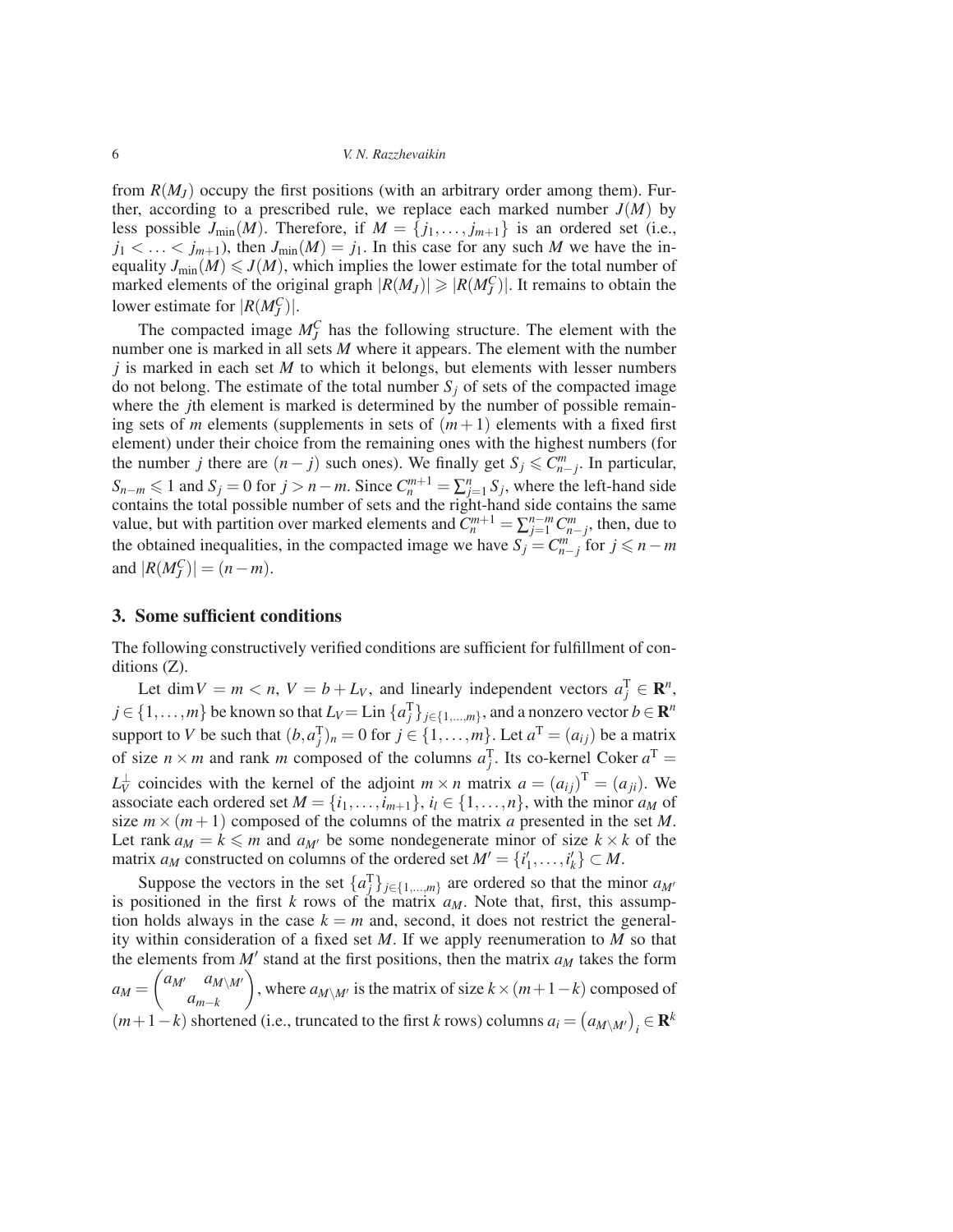of the matrix  $a_M$  not contained in  $a_{M'}$  (i.e.,  $i \in M \setminus M'$ ), and  $a_{m-k}$  is the matrix of size  $(m-k) \times (m+1)$  composed of the last  $(m-k)$  rows of the matrix  $a_M$ . Order the elements of the vector  $\bar{b} \in \mathbb{R}^n$  according to the choice of the set *M* so that the first  $(m+1)$  positions were occupied by the elements with numbers from *M* according to the order specified before for the set *M*, therefore, the vector *b* truncated to these first  $(m+1)$  positions has the form  $b_M = (b_{M'}, b_{M \setminus M'}) \in \mathbb{R}^{m+1}$  with  $b_{M'} \in \mathbb{R}^k$  and  $b_{M \setminus M'} \in \mathbf{R}^{m+1-k}$ . As usual, by  $b_i$  we denote the element of the vector *b* standing at the position  $i \in M \backslash M'$  according to the indicated order. The condition corresponding to the set *M* takes the form:

(ZM) for a given set  $M \in M_{m+1}$ , corresponding to it rank  $a_M = k \le m$ , and the order in  $M = \{M', M\setminus M'\}$  there exists a number  $i \in M\setminus M'$  such that

$$
\left(a_{M'}^{-1}\left(a_{M\setminus M'}\right)_i, b_{M'}\right)_k \neq b_i. \tag{3.1}
$$

It occurs that the fulfillment of condition (ZM) does not depend on particular choice of the subset  $M' \subset M$  providing the nondegeneracy of the matrix  $a_{M'}$  and, moreover, the simultaneous fulfillment of all conditions (ZM) for *M* running over  $M_{m+1}$  is sufficient for fulfillment of condition (Z). More precisely, we have the following result.

Proposition 3.1. *Let condition* (*ZM*) *hold for some M and an appropriate set*  $M' \subset M$ . In this case it holds for the indicated M and any  $M' \subset M$  such that the *matrix*  $a_M$  *is nondegenerate.* 

**Proof.** The expression  $(a_{M'}^{-1}(a_{M\setminus M'})_i, b_{M'})_k - b_j$  determines the scalar product  $(b_M, s_i)_{m+1}$  of the vector  $b_M$  and the vector  $s_i = (a_M^{-1}(a_{M\setminus M'})_i, 0, \ldots, 0, -1, 0,$  $\dots$ , 0)  $\in \mathbb{R}^{m+1}$  such that its first *k* positions are occupied by elements of the vector  $a_{M'}^{-1}$   $(a_{M\setminus M'})$ <sub>*j*</sub>, and the other positions contain only one nonzero element standing at the position with the number  $i \in M \backslash M'$ . Obviously, the vectors  $s_j$  are linearly independent and form a  $(m+1-k)$ -dimensional linear space Lin  $\{s_i\}_{i \in M \setminus M}$  being the kernel of the matrix  $(a_{M'} \quad a_{M \setminus M'})$  of size  $k \times (m+1)$ . In fact, for any  $i \in M \setminus M'$  we get

$$
(a_{M'} \quad a_{M\setminus M'})s_i = \left(a_{M'}\left(a_{M'}^{-1}\left(a_{M\setminus M'}\right)_i\right) - \left(a_{M\setminus M'}\right)_i\right) = 0.
$$

The violation of inequality (3.1) for all  $i \in M \backslash M'$  is equivalent to the orthogonality of the vector *b* to the entire  $(m+1-k)$ -dimensional kernel of the matrix  $(a_{M'} \quad a_{M \setminus M'} )$  and, hence, the same is valid for the matrix  $a_M$  (because the lower  $(m-k)$  rows in the representation  $a_M = \begin{pmatrix} a_{M'} & a_{M \setminus M'} \\ a_{M'} & a_{M'} \end{pmatrix}$ *am*−*<sup>k</sup>* are linear combinations of the upper ones). But this orthogonality does not depend on the choice of the nondegenerate minor  $a_{M'}$  of size  $k \times k$ .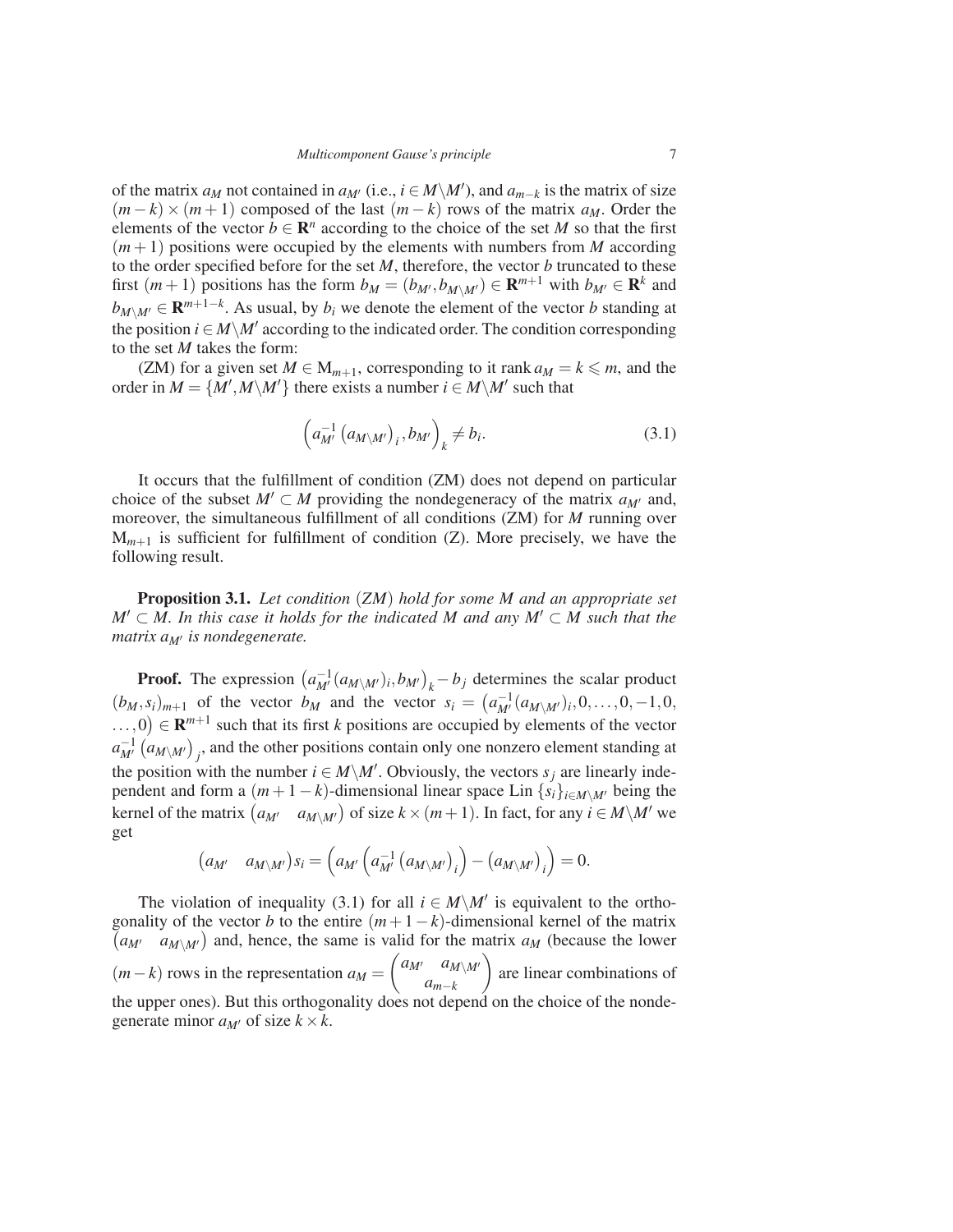**Proposition 3.2.** *The fulfillment of conditions*  $(ZM)$  *for all*  $M \in M_{m+1}$  *is sufficient for fulfillment of condition* (*Z*)*.*

**Proof.** For  $c_M \in L_V^{\perp} \cap \text{Lin } \{e_i\}_{i \in M}$  with given  $M \in M_{m+1}$  we can take the vector  $(s_i, 0) \in \mathbb{R}^n$  with the vector  $s_i \in \mathbb{R}^{m+1}$  for *i* chosen according to condition (3.1) whose components are positioned corresponding to chosen *M* and are zero at other  $(n-m-1)$  positions (in the representation  $c_M = (s_i, 0)$  we assume that the first positions correspond to *M* and  $0 \in \mathbb{R}^{n-m-1}$ ). In this case the inclusion  $c_M \in L_V^{\perp}$ follows from the inclusion  $s_i \in \text{Ker } a_M$  (see the proof of Proposition 3.1) and the supplement of  $s_i$  by zeros up to the vector  $c_M$  of dimension *n*.

Since the nature of conditions (ZM) is the absence of equalities and their number is finite, then the 'probability' when they do not hold equals zero, i.e., in the case of general position these conditions and hence condition  $(Z)$  must hold. In accordance with Theorem 2.1, this means that in the case of general position the localization of the vector of Malthusian functions on a linear manifold of codimension  $d =$ *n* − *m* not containing the origin leads to the disappearing (in the sense formulated in Theorems 1.1 and 2.1) of not less than *d* components. Possible breaks in (ZM), i.e., fulfillment of equalities instead of inequalities may lead, as is seen from the example presented below, to decrease of the number of disappearing components. In this connection, it is interesting to reveal the relations between the amount of such decrease and the number of breaks. The theorem presented below is a formal generalization of Theorem 2.1 where condition  $(Z)$  is replaced by the conditions of Proposition 3.2.

Theorem 3.1. *Let all the conditions of Theorem* 2.1 *hold except for condition (Z) replaced by conditions*  $(ZM)$  *for*  $M \in \mathcal{Q} \subset M_{m+1}$  *with the total number*  $|Q| \leq$  $|M_{m+1}| = C_n^{m+1}$ . In this case the assertion of Theorem 2.1 is valid for not less than  $\varkappa \le n - m$  components, where  $\varkappa = \max\{l \in \mathbb{N} : C_{n-l+1}^{m+1} > C_n^{m+1} - |Q|\}.$ 

**Proof.** For the graph of the mapping  $J : M_{m+1} \to \{1, ..., n\}$  we compose its compacted image in the same way as in the proof of Theorem 2.1. The main difference consists in the total number of sets  $M \in M_{m+1}$  where marked elements are chosen, in this case it is equal to  $|Q| \leq C_n^{m+1}$  so not all compacted image elements may be marked comparing to those marked in conditions of Theorem 2.1. If their total number equals  $x \ge 1$ , then by construction of the compacted image for the number of sets with marked *j*th element we get  $S_j = C_{n-j}^m$  for  $j < \infty$  and  $1 \leq S_{\varkappa} \leq C_{n-\varkappa}^m$ , and the equality  $|Q| = \sum_{j=1}^{\infty}$  $\chi^2_{j=1} S_j$  is valid. The number of breaks is

$$
q = C_n^{m+1} - \sum_{j=1}^{\infty} S_j = \sum_{j=1}^{n-m} C_{n-j}^m - \left( S_{\varkappa} + \sum_{j=1}^{\varkappa - 1} C_{n-j}^m \right)
$$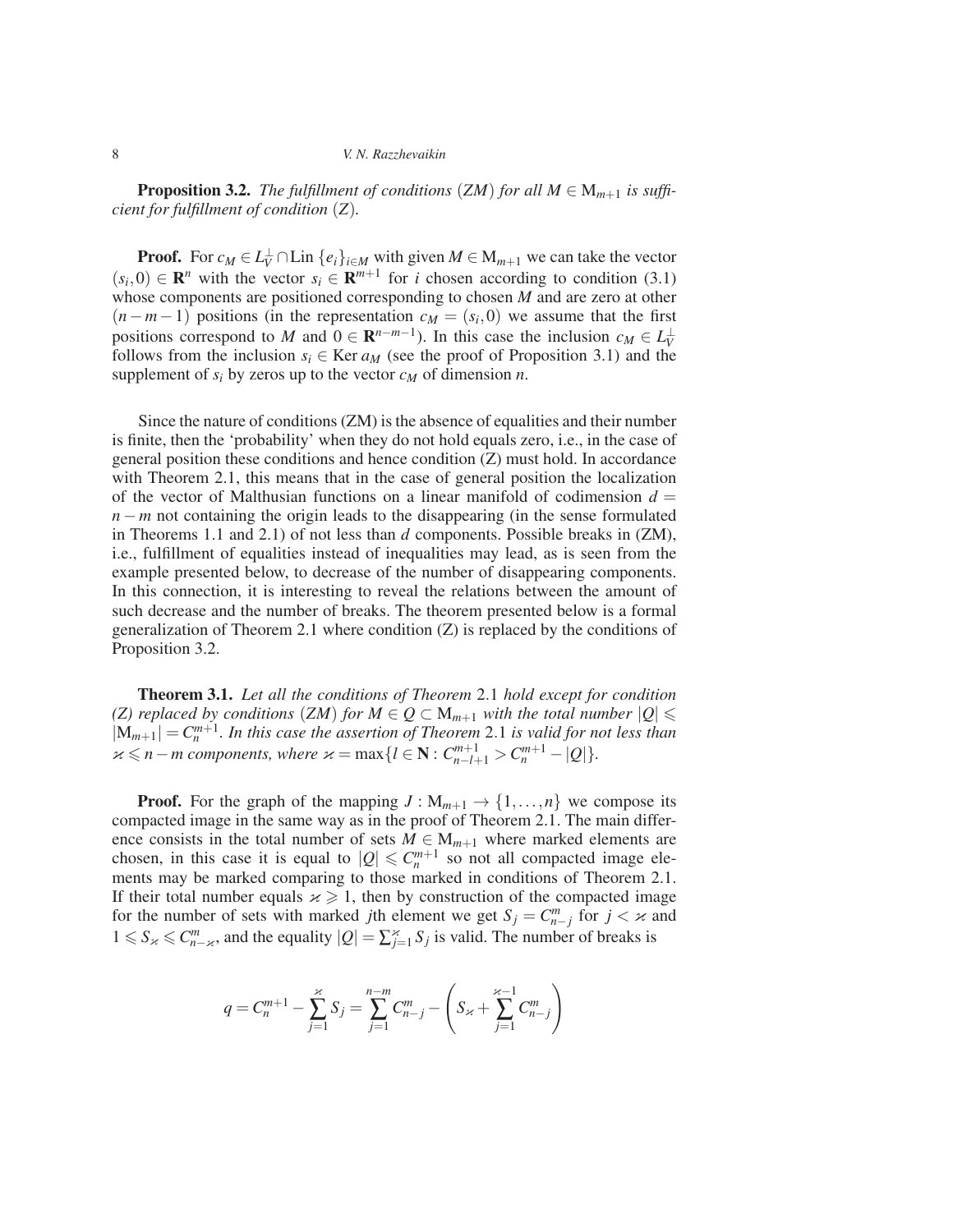therefore,

$$
q = \sum_{j=\infty}^{n-m} C_{n-j}^m - S_{\varkappa} = C_{n-\varkappa+1}^{m+1} - S_{\varkappa}.
$$

Taking into account the above inequalities for  $S_{\varkappa}$ , we obtain the chain of relations

$$
C_{n-\varkappa}^{m+1} = \sum_{j=\varkappa}^{n-m} C_{n-j}^m - C_{n-\varkappa}^m \leqslant q = \sum_{j=\varkappa}^{n-m} C_{n-j}^m - S_{\varkappa} \leqslant C_{n-\varkappa+1}^{m+1} - 1
$$

from which, given the value  $q = C_n^{m+1} - |Q|$ , we calculate the value of  $\varkappa$  by the formula indicated in the formulation of the theorem.

All other arguments including the use of the result obtained for the compacted image as an estimate for the case of original graph repeat the corresponding arguments in the proof of Theorem 2.1.

**Remark 3.1.** If the other (except for  $(Z)$ ) conditions of Theorem 2.1 hold, then the equality  $|Q| \geq 1$  evidently holds (because otherwise the vector *b* were orthogonal to all  $e_i$ ). This implies that the maximum is always attainable and localized within  $x \in \{1, \ldots, n-m\}$ . The sets  $M \in M_{m+1}\backslash Q$  are said to be *breaks* and so  $q = |M_{m+1} \setminus Q| = C_m^{m+1} - |Q| \ge 0$  is the number of breaks. For marginal values we get  $|Q| = 1$  for  $\varkappa = 1$  (the case of Theorem 1.1) and  $q = 0$  for  $\varkappa = n - m$  (the case of Theorem 2.1), respectively. According to the formula, for some other values we get that  $q \in \{1, \ldots, m+1\}$  implies  $x = n - m - 1$ ,  $q \in \{m+2, \ldots, (m+2)(m+3)/2 - 1\}$ implies  $x = n - m - 2$ , etc.

# 4. Necessity of the conditions. Counterexample

If the conditions of Theorem 2.1 are violated, some situations may occur so that a lesser number of components disappears than that is indicated in Theorem 2.1.

Example 4.1. Let us consider the system

$$
\frac{\mathrm{d}x_i}{\mathrm{d}t} = x_i f_i(x)
$$

with  $x = (x_1, x_2, x_3, x_4)$ ,  $f_1(x) = 1 - x_2$ ,  $f_2(x) = x_1 - 1$ ,  $f_3(x) = -1$ ,  $f_4(x) = 0$ , and the initial conditions  $x_i(0) > 0$  for  $i = (1, \ldots, 4)$ . Independently of its argument, the vector function  $f(x) = (f_1, f_2, f_3, f_4)$  takes values in a two-dimensional plane given parametrically as  $V = \{x = (x_1, x_2, -1, 0)\}\.$  The constructed system satisfies conditions of Theorem 1.1. Concerning the conditions of Theorem 2.1, all of them also hold except for condition  $(Z)$ , and the latter one does not hold, taking into account Proposition 3.2, due to absence of only one condition (ZM) for  $M = \{1, 2, 4\}$ . Such a break in conditions is quite sufficient for the disappearing of only one variable (according to Theorem 1.1) instead of expected two variables (according to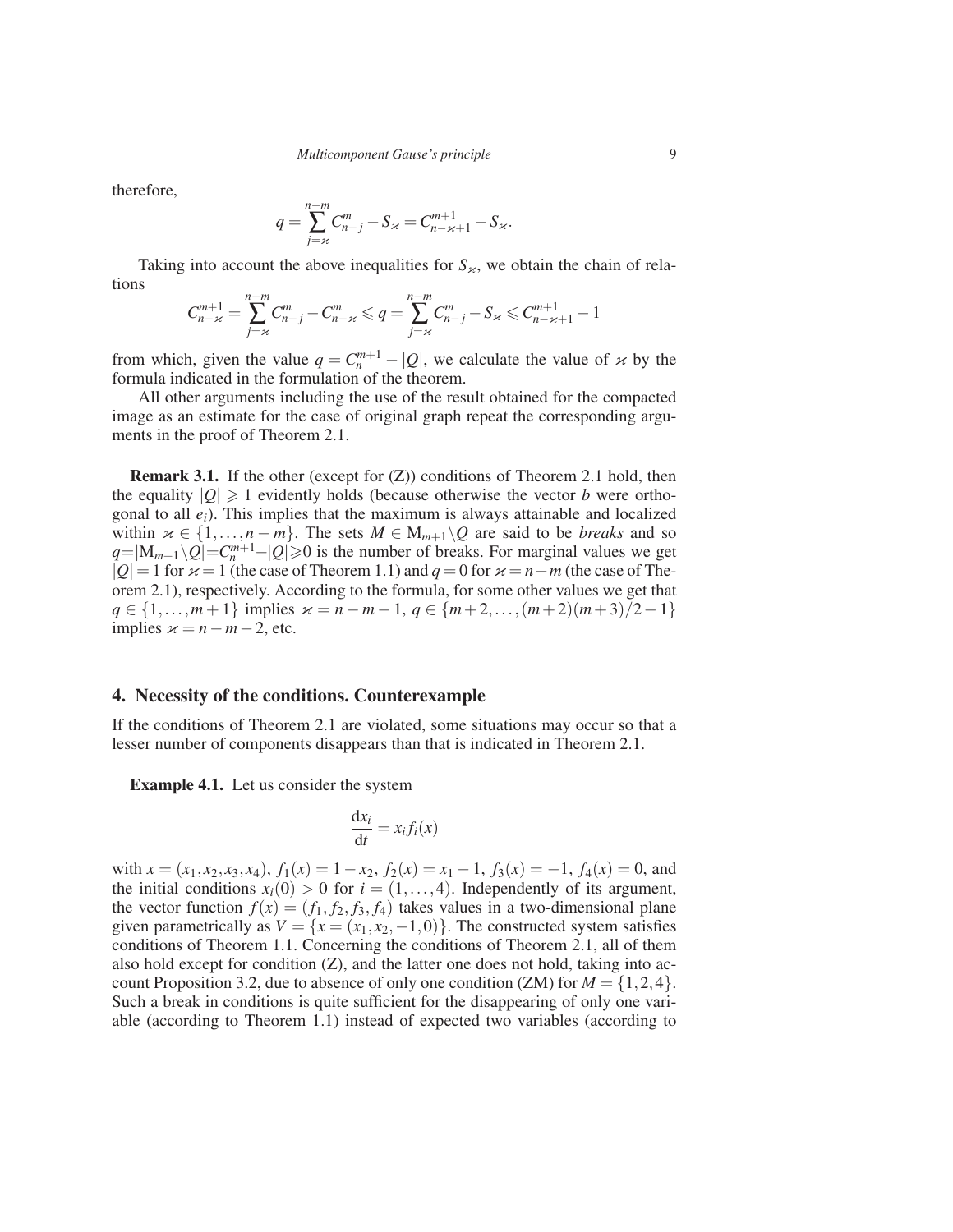Theorem 2.1), namely, this is the variable  $x_3(t) = x_3(0)e^{-t} \to 0$ , whereas all other variables remain bounded and separated from zero (because  $x_4(t) \equiv x_4(0) > 0$  and the variables  $x_{1,2}(t)$  determine the solution to the Volterra 'predator-prey' system, i.e., oscillate around a closed trajectory in the bounded domain of strictly positive values  $0 < C_1 < x_{1,2}(t) < C_2 < \infty$ ).

# 5. The case of truncated system

The following result may be interesting in connection with the possibility to use, instead of original system (1.1), a *truncated* one, i.e., that constructed on the base of the original system and its known solution satisfying the conditions of Theorem 2.1 relative to only a part of variables and whose equations coincide with equations of the original system for this part with the only difference that the other variables are considered there as the known functions of time obtained from the solution. The application of such procedure may change the conditions of Theorems 2.1 and 3.1. As we will see below, these changes decrease their efficiency. Such decrease does not occur if the projection of the set of the Malthusian function values onto the phase space of the truncated system satisfies the conditions of Theorem 2.1 (see condition (VP) below). In this case both variants give the same results.

As above, let  $m = \dim V < n$ . We fix some subset  $M^h \subset \{1, \ldots, n\}$  so that  $|M^h| =$ *h* ≥ *m* + 1 and assume  $M_{m+1}^h$  = { $M \in M_{m+1}$  :  $M \subset M^h$ }. Let  $P_h = P_{M^h}$ , where  $P_M$  is the projector onto the space spanned on the basis vectors  $\{e_i\}_{i \in M}$  along the others, i.e.,  $P_M(\sum_{i=1}^n x_i e_i) = \sum_{i \in M} x_i e_i$ . Denote  $\mathbf{R}^h = P_h(\mathbf{R}^n)$  and consider instead of (VL) the following stronger condition meaning the fulfillment of condition (VL) for a part of variables only:

(VP) Condition (VL) holds with  $m = \dim V < n$ , where the exclusion  $0 \notin V$  is replaced by the exclusion  $\mathbf{0} \notin P_h V$ .

The fact that  $0 \notin P_h V$  implies  $0 \notin V$  is a corollary of the equality  $P_h 0 = 0$ , therefore, if condition (VP) holds, then along with the vector  $b \neq 0$  there exists a unique vector  $b^h \neq 0$  determining the projection  $0 \in \mathbb{R}^h$  onto  $P_h V$  (i.e., being support to the set  $P_h V$  at the given point  $b^h \in P_h V$ ).

**Proposition 5.1.** *Under conditions*  $(VP)$  *and for given*  $M \in M_{m+1}^h$  *condition*  $(ZM)$  *is equivalent to itself with the replacement of the vector b by*  $b^h$ *.* 

**Proof.** The proof is reduced to verification of inequality (3.1) with the corresponding replacements. As we have seen (see the proof of Proposition 3.1), inequality (3.1) is equivalent to the inequality  $(s,b)_n \neq 0$  for some appropriate  $s \in P_M(\mathbf{R}^n) \cap L_V^{\perp}$ . In order to verify the declared equivalence, it is sufficient to prove the equivalence of this inequality to the inequality  $(s, b^h)_n \neq 0$  for any  $s \in P_M(\mathbf{R}^n) \cap L_V^{\perp}.$ 

Let  $L_{P_h}V \subset P_h(\mathbf{R}^n)$  be a linear space spanned on  $P_hV - b^h$ , which gives  $P_hV =$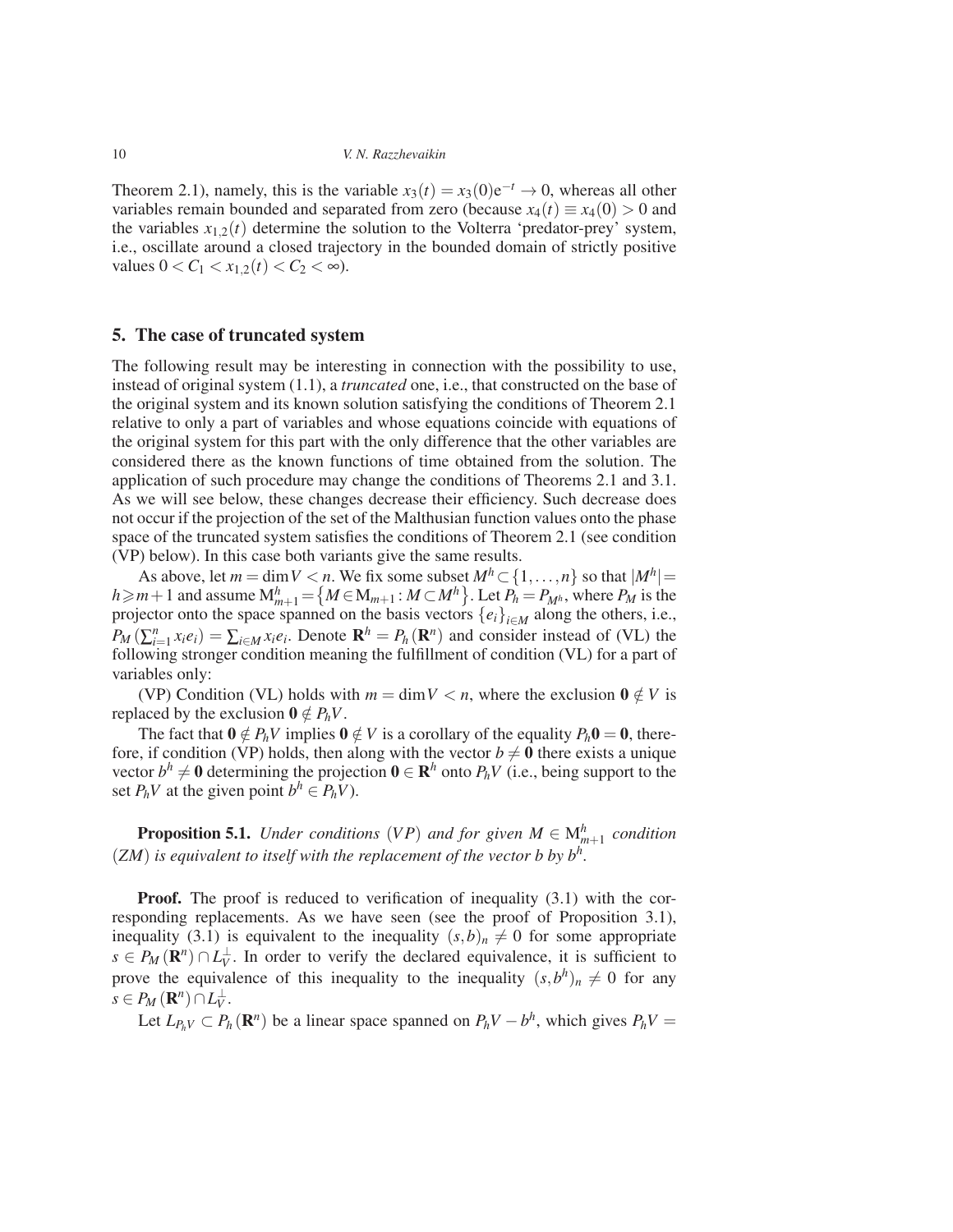

**Figure 1.** The case  $n = 3$ ,  $m = 1$ ,  $P = P_h$  with  $M_h = \{1, 2\}$ .

 $b^h + L_{P_hV}$ . Since  $b \in V$ , then  $P_hb \in P_hV$ , which implies  $P_hb = b^h + \lambda$ , where  $\lambda \in L_{P_hV}$ . Further,  $(s, b)_n = (s, P_h b)_n + (s, (E - P_h)b)_n$ , where *E* is the identity operator in  $\mathbb{R}^n$ . Since  $M \in M_{m+1}^h$ , then  $P_M(\mathbf{R}^n) \subset P_h(\mathbf{R}^n)$  and the second summand vanishes in the case  $s \in P_M^{n+1}(\mathbb{R}^n)$ . Substituting the expression for  $P_h b$  into the first summand, we obtain  $(s,b)_n = (s, P_h b)_n = (s, b^h)_n + (s, \lambda)_n$ . Since  $L_{P_h} v \subset L_V \oplus (E - P_h)(\mathbf{R}^n)$ (because for  $v = P_h(b_1) - P_h(b_2) \in L_{P_h}$ *v* with  $b_{1,2} \in V$  we get  $\xi = b_1 - b_2 \in L_V$  such that  $v = P_h \xi$ ), due to the previous arguments and the inclusion  $s \in L_V^{\perp}$  we get the equality  $(s, \lambda)_n = 0$ , and, hence, we finally obtain  $(s, b)_n = (s, b^h)_n$ .

Taking the part of variables satisfying condition (VP) equivalent to condition (VL) for the truncated system and applying Proposition 5.1, we get the following theorem.

Theorem 5.1. *The assertion of Theorems* 2.1 *and* 3.1 *remain valid in the case of validity of their conditions for solutions considered as solutions to the truncated system relative to a certain part of variables.*

Figure 1 illustrates the case  $n = 3$ ,  $m = 1$ ,  $P = P_h$  with  $M_h = \{1, 2\}$ .

# 6. A model with lesser amount of resources

Let the dynamics of a biological community be described by nonnegative solutions to the following system of equations:

$$
\frac{\mathrm{d}x_i}{\mathrm{d}t} = g_i(x_i) \left( \beta_i + \sum_{j=1}^m \alpha_{ij} R_j(t) \right), \quad i \in \{1, \dots, n\}
$$
\n(6.1)

where the functions  $g_i(s)$  determined for all  $s \geq 0$  are continuous and positive for *s* > 0, and  $g_i$ (0) = 0. The functions  $R_j$ (*t*), *j* ∈ {1,...,*m*}, *m* < *n*, are arbitrary continuous functions of time describing the dynamics of resources. All other coefficients in (6.1) are real constants. Without loss of generality, we assume that the  $n \times m$  matrix  $A = (\alpha_{ij})$  has the rank *m* and its minor  $M = (\alpha_{ij})$  for  $i, j \in \{1, \ldots, m\}$ is nondegenerate. In the rough case for  $m < n$  the vector of Malthusian functions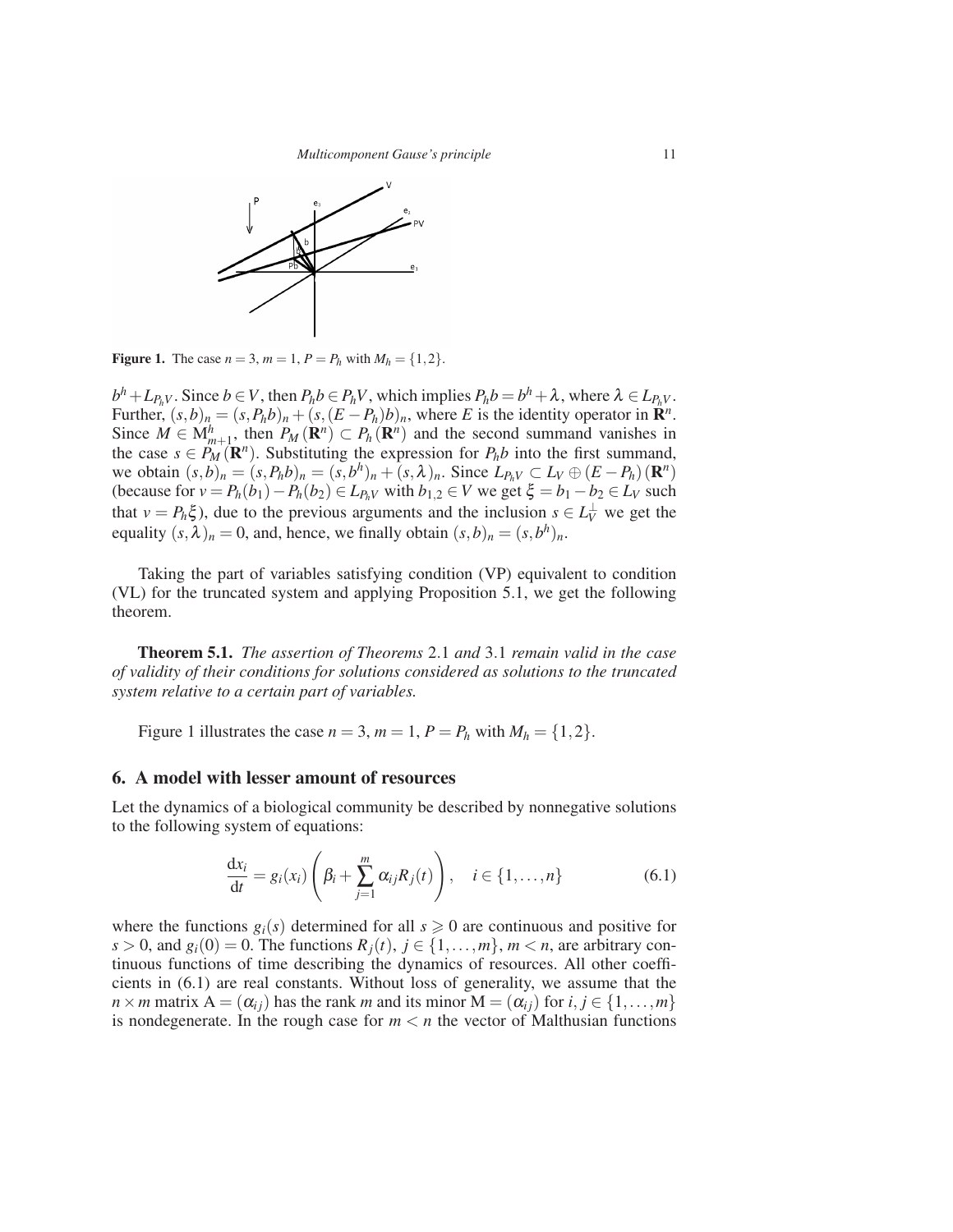with components from the expressions in parentheses in the right-hand side of (6.1) does not vanish and, hence, does not leave a certain linear manifold of dimension *m* separated from zero; therefore, according to Theorem 1.1, the boundedness of the solution implies the disappearing of at least one its component. Just this case was studied in [1]).

It occurs that Theorem 2.1 allows one to assert more in connection with system (6.1), in the rough case not one, but  $(n-m)$  species will disappear. More subtle cases are described by Theorem 3.1 so that Theorem 5.1 presented below is valid in the general case. For its formulation we introduce the following notations.

For the coefficients from (6.1) we assume  $\beta = (\beta_1, \dots, \beta_n)^T$ ,  $a_{ij} = \alpha_{ji}$ , and  $A^T =$  $(a_{ij})$ . Assume also that  $\beta \notin \text{Ker } A^T$ . The matrix  $A^T$  can be represented in the form  $A<sup>T</sup> = (M<sup>T</sup> N)$ , where N is some  $m \times (n-m)$  matrix supplementing  $M<sup>T</sup>$  to  $A<sup>T</sup>$ . Consider the extension of the matrix A to the  $n \times n$  matrix  $A_n$  and the auxiliary matrix B of the form

$$
A_n = \left(\begin{array}{cc} M & -(M^T)^{-1}N^T \\ N & E \end{array}\right), \qquad B = \left(\begin{array}{cc} M^T & 0^T \\ 0 & E \end{array}\right)
$$

where E is the  $(n-m) \times (n-m)$  identity matrix and 0 is the  $m \times (n-m)$  zero matrix. The matrix  $BA_n + (BA_n)^T$  is positive definite and the matrix B is nondegenerate, hence, the matrix  $A_n$  is nondegenerate as well. This implies the uniqueness of the solution to the equation  $A_n u = \beta$  relative to the vector  $u = (u^1 \quad u^2) \in \mathbb{R}^n$  with  $u^1 \in \mathbb{R}^m$  and  $u^2 \in \mathbb{R}^{n-m}$ . It is not difficult to check (here we actually expand the vector β over the range of values of the operator A and its co-kernel) that the vector

$$
b = \left(-\left(\mathbf{M}^{\mathrm{T}}\right)^{-1}\mathbf{N}^{\mathrm{T}}u^{2} \quad u^{2}\right) \in \mathbf{R}^{n} \tag{6.2}
$$

is orthogonal to the linear manifold  $\beta$  + Ran A containing all possible values of the Malthusian vector and ends at it, i.e., is a support vector appearing in the formulation of Theorem 2.1.

Formulate condition (ZM) relative to system (6.1). As before, for a set  $M =$  $\{i_1,\ldots,i_{m+1}\}$  the subscript corresponding to this set and standing at a matrix or a vector denotes their restriction in rows and columns onto this set.

(ZM) Given a set  $M = \{i_1, \ldots, i_{m+1}\}\$  and the corresponding to it matrix  $A_{M}^T$  of rank  $k \le m$  and the set  $M' = \{i'_1, \ldots, i'_k\} \subset M$  with a nondegenerate  $k \times k$ -minor  $\mathbf{A}_{M'}^T$ , there exists a number  $i \in M \setminus M'$  such that the inequality  $((A_{M'}^T)^{-1}(A_{M \setminus M'}^T)_i, b_{M'})_k$  $\neq$  *b*<sub>*i*</sub> holds for *b* from (6.2).

**Theorem 6.1.** Let  $r \leq C_n^{m+1}$  conditions from (ZM) hold for the vector b from (6.2) and the matrix  $A<sup>T</sup>$ . Then any bounded nonnegative solution to system (6.1) has *not less than*  $\varkappa = \max\{l \in \mathbb{N} : C_{n-l+1}^{m+1} > C_n^{m+1} - r\}$  *disappearing components*  $x_i(t)$ *, i.e., there exists a sequence*  $t_k \rightarrow +\infty$  *such that*  $x_i(t_k) \rightarrow 0$  (vanishing).